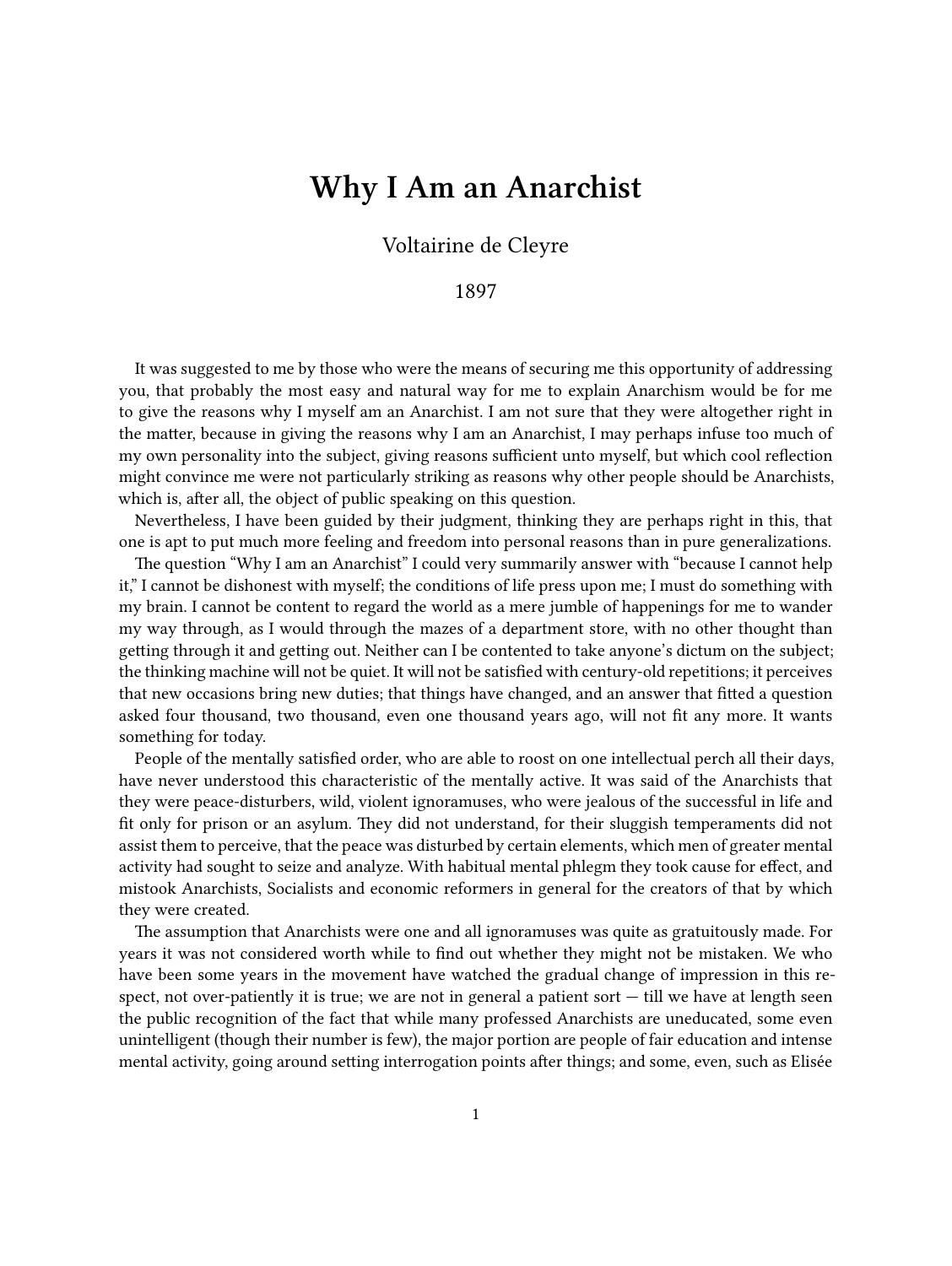and Elie and Paul Reclus, Peter Kropotkin, Edward Carpenter, or the late Prof. Daniel G. Brinton, of the University of Pennsylvania, men of scientific pre-eminence.

Mental activity alone, however, would not be sufficient; for minds may be active in many directions, and the course of the activity depends upon other elements in their composition.

The second reason, therefore, why I am an Anarchist, is because of the possession of a very large proportion of sentiment.

In this statement I may very likely not be recommending myself to my fellow Anarchists, who would perhaps prefer that I proceeded immediately to reasons. I am willing, however, to court their censure, because I think it has been the great mistake of our people, especially of our American Anarchists represented by Benj. R. Tucker, to disclaim sentiment. Humanity in the mass is nine parts feeling to one part thought; the so-called "philosophic Anarchists" have prided themselves on the exaggeration of the little tenth, and have chosen to speak rather contemptuously of the "submerged" nine parts. Those who have studied the psychology of man, however, realize this: that our feelings are the filtered and tested results of past efforts on the part of the intellect to compass the adaptation of the individual to its surroundings. The unconscious man is the vast reservoir which receives the final product of the efforts of the conscious — that brilliant, gleaming, illuminate point at which mental activity centers, but which, after all, is so small a part of the human being. So that if we are to despise feeling we must equally despise logical conviction, since the former is but the preservation of past struggles of the latter.

Now my feelings have ever revolted against repression in all forms, even when my intellect, instructed by my conservative teachers, told me repression was right. Even when my thinking part declared it was nobody's fault that one man had so much he could neither swallow it down nor wear it out, while another had so little he must die of cold and hunger, my feelings would not be satisfied. They raised an unending protest against the heavenly administration that managed earth so badly. They could never be reconciled to the idea that any human being could be in existence merely through the benevolent toleration of another human being. The feeling always was that society ought to be in such a form that any one who was willing to work ought to be able to live in plenty, and nobody ought to have such "an awful lot" more than anybody else. Moreover, the instinct of liberty naturally revolted not only at economic servitude, but at the outcome of it, class-lines. Born of working parents (I am glad to be able to say it), brought up in one of those small villages where class differences are less felt than in cities, there was, nevertheless, a very keen perception that certain persons were considered better worth attentions, distinctions, and rewards than others, and that these certain persons were the daughters and sons of the well-to-do. Without any belief whatever that the possession of wealth to the exclusion of others was wrong, there was yet an instinctive decision that there was much injustice in educational opportunities being given to those who could scarcely make use of them, simply because their parents were wealthy; to quote the language of a little friend of mine, there was an inward protest against "the people with five hundred dollar brains getting five thousand dollar educations," while the bright children of the poor had to be taken out of school and put to work. And so with other material concerns.

Beyond these, there was a wild craving after freedom from conventional dress, speech, and custom; an indignation at the repression of one's real sentiments and the repetition of formal hypocrisies, which constitute the bulk of ordinary social intercourtse; a consciousness that what are termed "the amenities" were for the most oart goine through with as irksome forms, representing no real heartiness. Dress, too, — there was such an ever-present feeling that these ugly shapes with which we distort our bodes wer forced upon us by a stupid notion that we must conform to the anonymous everybody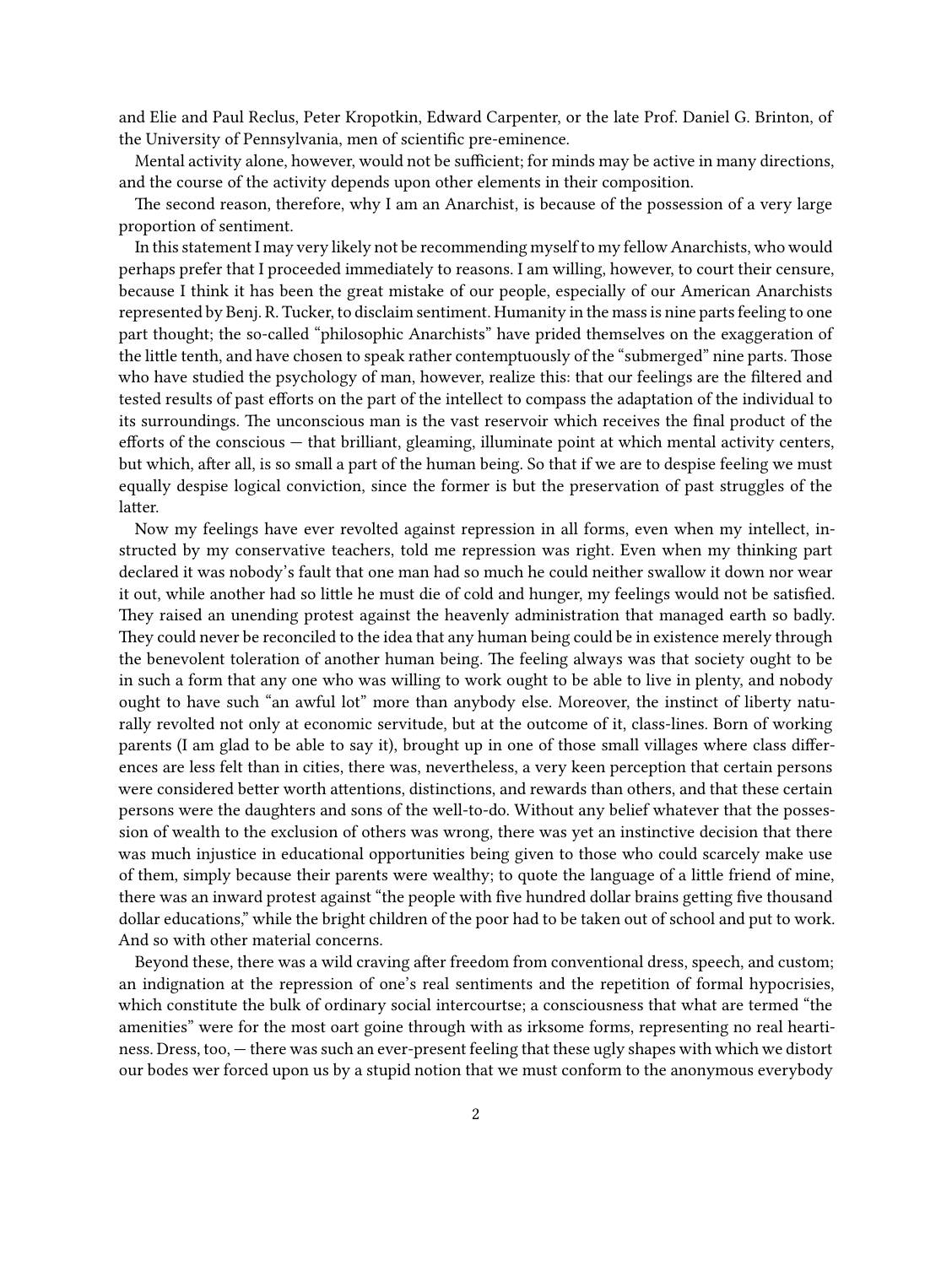who wears a stock-collar in mid-summer and goes dé-colleté at Christmas, puts a bunch on its sleeves to-day and a hump on its back to-morrow, dresses its slim tall gentlemen in claw-hammers this season, and its fat little gentlemen in Prince Alberts the next, — in short, affords no opportunity for the individuality of the person to express itself in outward taste or selection of forms.

An eager wish, too, for something better in education than the set program of the grade-work, every child's head measured by every other child's head, regimentation, rule, arithmetic, forever and ever; nothing to develop originality of work among teachers; the perpetual dead level; the eternal average. Parallel with all these, there was a constant seeking for something new and fresh in literature, and unspeakable ennui at the presentation and re-presentation of the same old ideal in the novel, the play, the narrative, the history. A general disgust for the poor but virtuous fair-haired lady with blue eyes, who adored a dark-haired gentleman with black eyes and much money, and to whom, after many struggles with the jealous rival, she was happily married; a desire that there should be persons who should have some other purpose in appearing before us than to exhibit their lovesickness, people with some other motive in walking through a book than to get married at the end. A similar feeling in taking up an account of travels; a desire that the narrator would find something better worth recounting than his own astonishment at some particular form of dress he had never happened to see before, or a dish he had never eaten in his own country; a desire that he would tell us of the conditions, the aspirations, the activities of those strange peoples. Again the same unrest in reading a history, an overpowering sentiment of revolt at the spun-out details of the actions of generals, the movements of armies, the thronement and dethronement of kings, the intrigues of courtiers, the gracing or disgracing of favorites, the place-hunting of republics, the count of elections, the numbering of administrations! A never-ending query, "What were the common people doing all this time? What did they do who did not go to war? How did they associate, how did they feel, how did they dream? What had they, who paid for all these things, to say, to sing, to act?"

And when I found a novel like the "Story of An African Farm," a drama like the "Enemy of the People" or "Ghosts," a history like Green's "History of the People of England," I experienced a sensation of exaltation at leaping out from the old forms, the old prohibitions, the old narrowness of models and schools, at coming into the presence of something broad and growing.

So it was with contemplation of sculpture or drawing,  $-$  a steady dissatisfaction with the conventional poses, the conventional subjects, the fig-leafed embodiments of artistic cowardice; underneath was always the demand for freedom of movement, fertility of subject, and ease and *non-shame*. Above all, a disgust with the subordinated cramped circle prescribed for women in daily life, whether in the field of material production, or in domestic arrangement, or in educational work; or in the ideals held up to her in all these various screens whereon the ideal reflects itself; a bitter, passionate sense of personal injustice in this respect; an anger at the institutions set up by men, ostensibly to preserve female purity, really working out to make her a baby, an irresponsible doll of a creature into to be trusted outside her "doll's house." A sense of burning disgust that a mere legal form should be considered as the sanction for all manner of bestialities; that a woman should have no right to escape from the coarseness of a husband, or conversely, without calling down the attention, the scandal, the scorn of society. That in spite of all the hardship and torture of existence men and women should go on obeying the old Israelitish command, "Increase and multiply," merely because they have society's permission to do so, without regard to the slaveries to be inflicted upon the unfortunate creatures of their passions.

All these feelings, these intense sympathies with suffering, these cravings for something earnest, purposeful, these longings to break away from old standards, jumbled about in the ego, produced a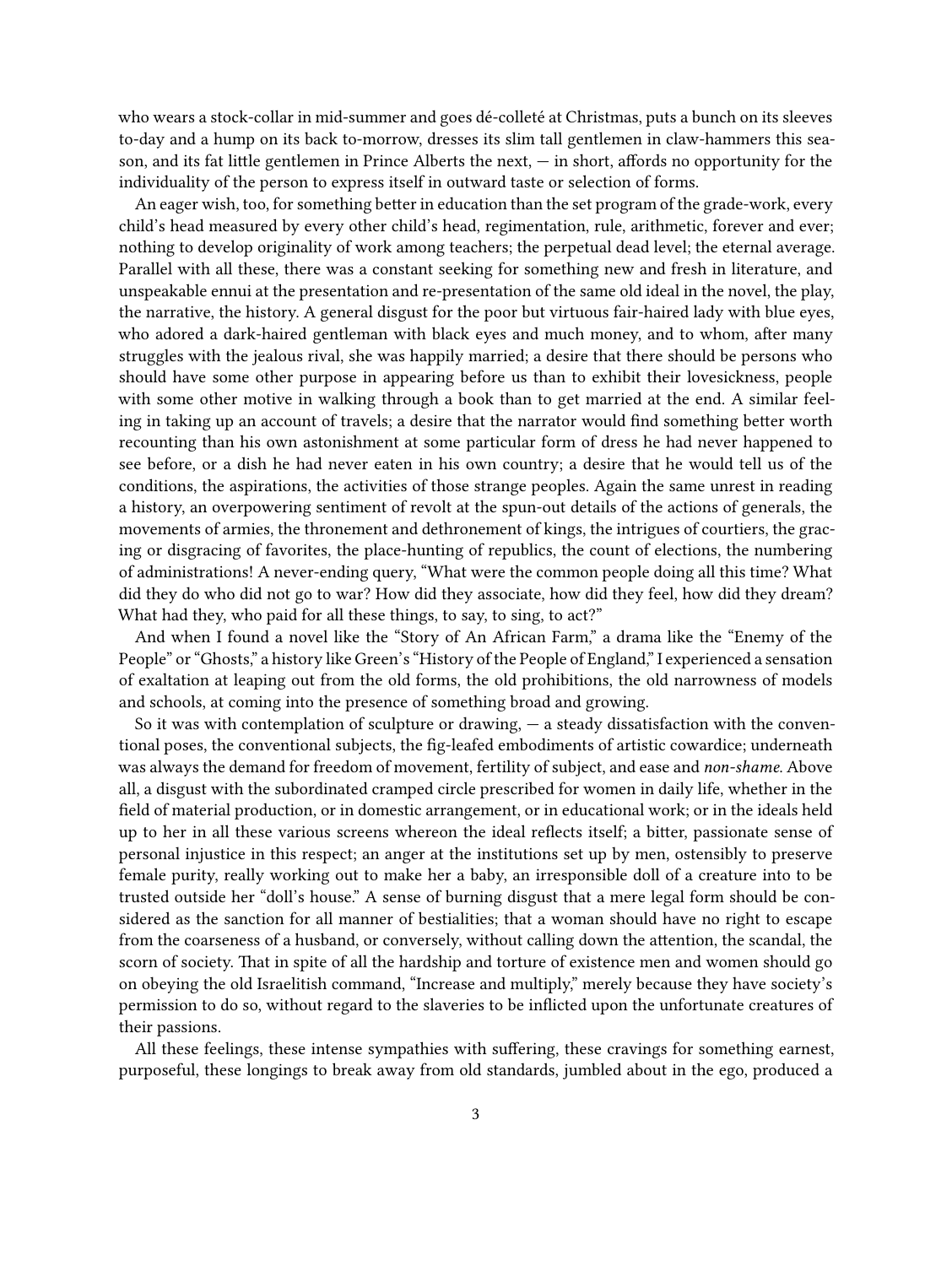shocking war; they determined the bent to which mental activity turned; they demanded an answer, — an answer that should co-ordinate them all, give them direction, be the silver cord running through this mass of disorderly, half-articulate contentions of the soul.

The province for the operation of conscious reasoning was now outlined; all the mental energies were set to the finding of an ideal which would justify these clamors, allay these bitternesses. And first for the great question question which over-rides all others, the question of bread. It was easy to see that any proposition to remedy the sorrows of poverty along old lines could only be successful for a locality or a season, since they must depend upon the personal good-nature of individual employers, or the leniency of a creditor. The power to labor at will would be forever locked within the hands of a limited number.

The problem is not how to find a way to relieve temporary distress, not to make people dependent upon the kind ness of others, but to allow every one to be able to stand upon his own feet.

A study into history, — that is a history of the movements of people, — revealed that, while the struggles of the past have chiefly been political in their formulated objects, and have resulted principally in the disestablishment of one form of political administration by another, the causes of discontent have been chiefly economic — too great disparity in possessions between class and class. Even those uprisings centred around some religious leader were, in the last analysis, a revolt of the peasant against an oppressive landlord and tithe-taker — the Church.

It is extremely hard for an American, who has been nursed in the traditions of the revolution, to realize the fact that that revolution must be classed precisely with others, and its value weighed and measured by its results, just as they are. I am an American myself, and was at one time as firmly attached to those traditions as anyone can be; I believed that if there were any way to remedy the question of poverty the Constitution must necessarily afford the means to do it. It required long thought and many a dubious struggle between prejudice and reason before I was able to arrive at the conclusion that the political victory of America had been a barren thing: that a declaration of equal rights on paper, while an advance in human evolution in so far that at least it crystallized a vague ideal, was after all but an irony in the face of facts; that what people wanted to make them really free was the *right to things*; that a "free country" in which all the productive tenures were already appropriated was not free at all; that any man who must wait the complicated working of a mass of unseen powers before he may engage in the productive labor necessary to get his food is the last thing but a free man; that those who do command these various resources and powers, and therefore the motions of their fellow-men, command likewise the manner of their voting, and that hence the reputed great safeguard of individual liberties, the ballot box, become but an added instrument of oppression in the hands of the possessor; finally, that the principle of majority rule itself, even granting it could ever be practicalized — which it could not on any large scale: it is always a real minority that governs in place of the nominal majority — but even granting it realizable, the thing itself is essentially pernicious; that the only desirable condition of society is one in which no one is compelled to accept an arrangement to which he has not consented.

Since it was a settled thing that to be free one must have liberty of access to the sources and means of production, the question arose, just what are those sources and means, and how shall the common man, whose right to them is now denied, come at them. And here I found a mass of propositions, by one school or another; all however agreed upon one point, viz.: that the land and all that was in it was the natural heritage of all, and none had a right to pre-empt it, and parcel it out to their heirs, administrators, executors, and assigns. But the practical question of how the land could be worked, how homes could be built upon it, factories, etc., brought out a number of conflicting propositions.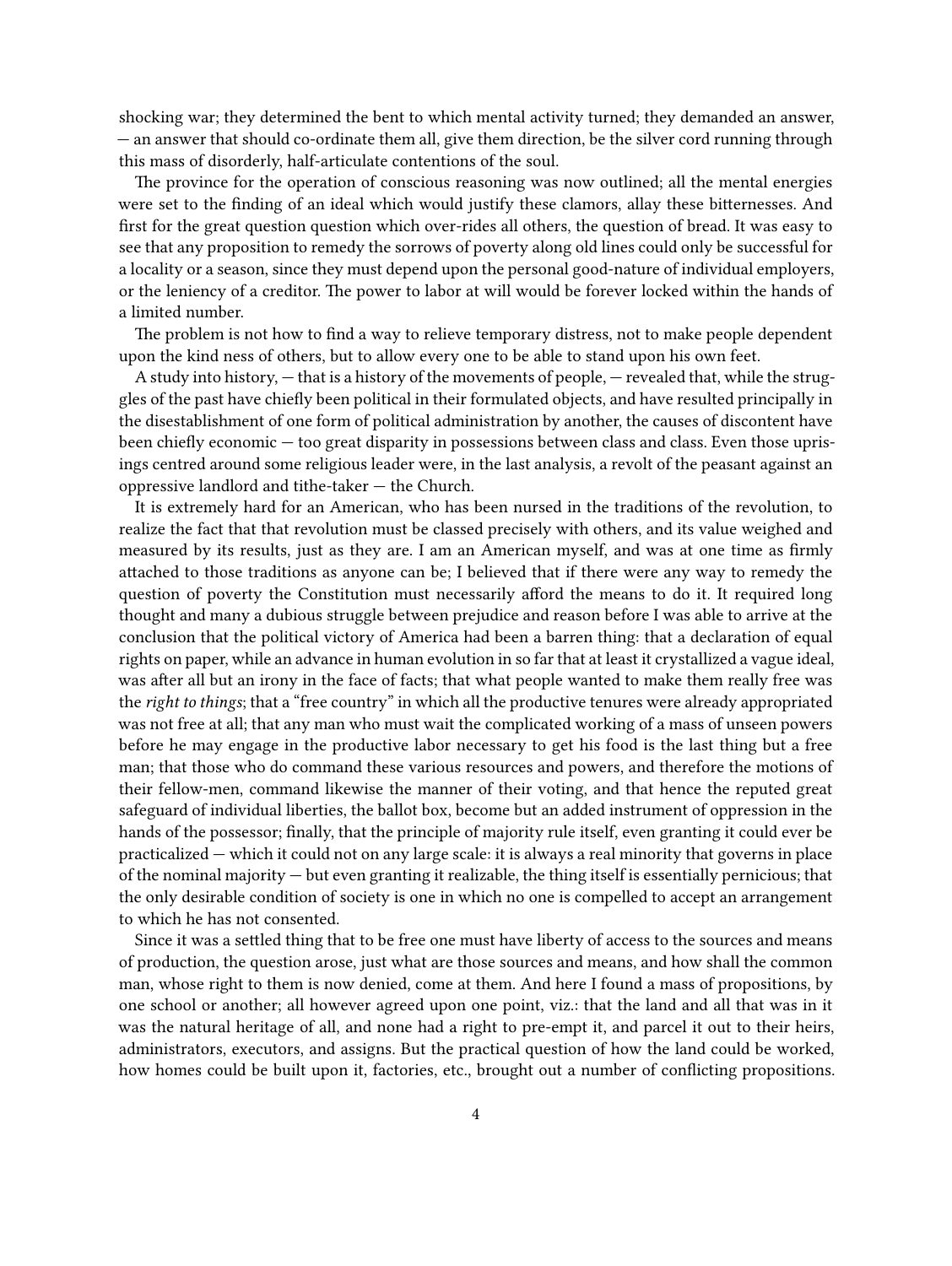First, there were the Socialists (that is the branch of Socialism dominant in this country) claiming that the land should become the property of the State, its apportionment to be decided by committees representing the majority of any particular community directly concerned in such apportionment, the right to reapportion, however, remaining perpetually under the control of the State, and no one to receive any more advantage from an extra-fine locality than others, since the surplus in production of one spot over another would accrue to the State, and be expended in public benefits. To accomplish this, the Socialist proposed to use the political machinery now in existence  $-$  a machinery which he assures us is in every respect the political reflex of the economic of capitalism; his plan is the old, familiar one of voting your own men in; and when a sufficient number are in, then by legal enactment to dispossess the possessors, confiscate estates, and declare them the property of all.

Examination of this program, however, satisfied me that neither in the end nor the accomplishment was it desirable. For as to the end, it appeared perfectly clear that the individual would still be under the necessity of getting somebody's permission to go to work; that he would be subject to the decisions of a mass of managers, to regulations and regimentations without end. That while, indeed, it was possible he might have more of material comforts, still he would be getting them from a bountiful dispenser, who assumed the knowledge of how to deal them out, and when, and where. He would still be working, not at what he chose himself, but at what others decided was the most necessary labor for society. And as to the manner of bringing into power this new dispenser of opportunities, the apparent ease of it disappeared upon examination. It sounds exceedingly simple — and Socialists are considered practical people because of that apparent simplicity — to say vote your men in and let them legalize expropriation. But ignoring the fact of the long process of securing a legislative majority, and the precarious holding when it is secured; ignoring the fact that meanwhile your men must either remain honest figure-heads or become compromising dealers with other politicians; ignoring the fact that officials once in office are exceedingly liable to insensible conversions (being like the boy, "anything to get that'ere pup"); supposing all this overcome, Socialists and all legislative reformers are bound to be brought face to face with this, — that in accepting the present constitutional methods, they will sooner or later come against the judicial power, as reforms of a far less sweeping character have very often done in the past. Now the judges, if they act strictly according to their constitutional powers, have no right to say on the bench whether in their personal opinion the enactment is good or bad; they have only to pass upon its constitutionality; and certainly a general enactment for the confiscation of land-holdings to the State would without doubt be pronounced unconstitutional. Then what is the end of all the practical, legal, constitutional effort? That you are left precisely where you were.

Another school of land reformers presented itself; an ingenious affair, by which property in land is to be preserved in name, and abolished in reality. It is based on the theory of economic rent; — not the ordinary, everyday rent we are all uncomfortably conscious of, once a month or so, but a rent arising from the diverse nature of localities. Starting with the proposition that land values are created by the community, not by the individual, the logic goes as follows. The advantages created by all must not be monopolized by one; but as one certain spot can be devoted to one use only at a given time, then the person or business thereon located should pay to the State the difference between what he can get out of a good locality and a poor locality, the amount to be expended in public improvements. This plan of taxation, it was claimed, would compel speculators in land either to allow their idle lands to fall into the hands of the State, which would then be put up at public auction and knocked down to the highest bidder, or they would fall to and improve them, which would mean employment to the idle, enlivening of the market, stimulation of trade, etc. Out of much discussion among themselves, it resulted that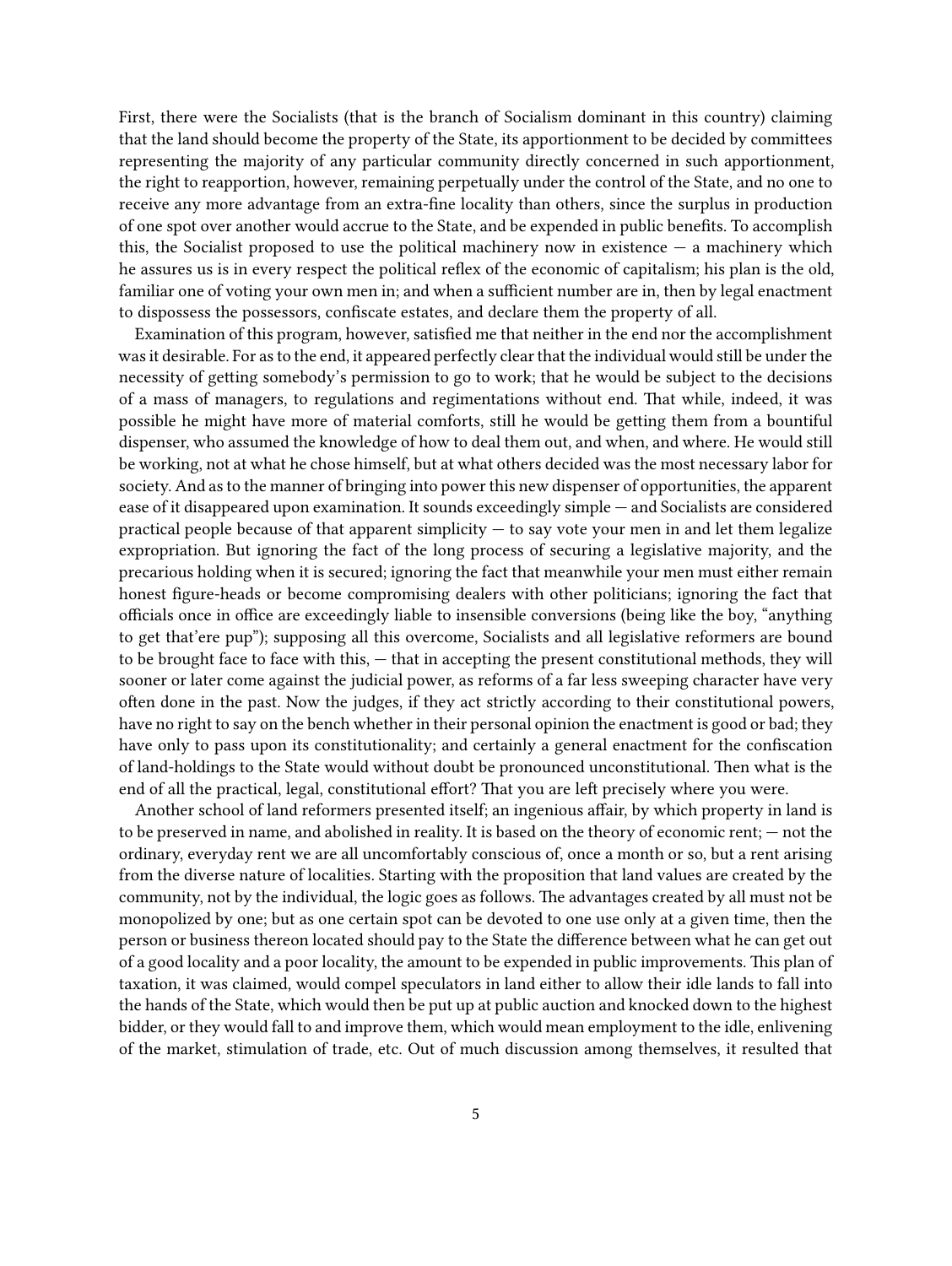they were convinced that the great unoccupied agricultural lands would become comparatively free, the scramble coming in over the rental of mines, water-powers, and — above all — corner lots in cities.

I did some considerable thinking over this proposition, and came to the conclusion it wouldn't do. First, because it did not offer any chance to the man who could actually bid noting for the land, which was the very man I was after helping. Second, because the theory of economic rent itself seemed to me full of holes; for, while it is undeniable that some locations are superior to others for one purpose or another, still the discovery of the superiority of that location has generally been due to an individual. The location unfit for a brickyard may be very suitable for a celery plantation; but it takes the man with the discerning eye to see it; therefore this economic rent appeared to me to be a very fluctuating affair, dependent quite as much on the individual as on the presence of the community; and for a fluctuating thing of that sort it appeared quite plain that the community would lose more by maintaining all the officials and offices of a State to collect it, than it would to let the economic rent go. Third, this public disposing of the land was still in the hands of officials, and I failed to understand why officials would be any less apt to favor their friends and cheat the general public then than now.

Lastly and mostly, the consideration of the statement that those who possessed large landholdings would be compelled to relinquish or improve them; and that this improvement would stimulate business and give employment to the idle, brought me to the realization that the land question could never be settled by itself; that it involved the settling of the problem of how the man who did not work directly upon the earth, but who transformed the raw material into the manufactured product, should get the fruit of his toil. There was nothing in this Single Tax arrangement for him but the same old program of selling himself to an employer. This was to be the relief afforded to the fellow who had no money to bid for the land. New factories would open, men would be in demand, wages would rise! Beautiful program. But the stubborn fact always came up that no man would employ another to work for him unless he could get more for his product than he had to pay for it, and that being the case, the inevitable course of exchange and re-exchange would be that the man *having received less than the full amount*, could buy back less than the full amount, so that eventually the unsold products must again accumulate in the capitalist's hands; again the period of non-employment arrives, and my landless worker is no better off than he was before the Single Tax went into operation. I perceived, therefore, that some settlement of the whole labor question was needed which would not split up the people again into land possessors and employed wage-earners. Furthermore, my soul was infinitely sickened by the everlasting discussion about the rent of the corner lot. I conceived that the reason there was such a scramble over the corner lot was because the people were jammed together in the cities, for want of the power to spread out over the country. It des not lie in me to believe that millions of people pack themselves like sardines, worry themselves into dens out of which they must emerge "walking backward," so to speak, for want of pace to turn around, poison themselves with foul, smoke-laden, fever-impregnated air, condemn themselves to stone and brick above and below and around, if they just didn't *have* to.

How, then, to make it possible for the man who has nothing but his hands to get back upon the earth the earth and make use of his opportunity? There came a class of reformers who said, "Lo, now, the thing all lies in the money question! The land being free wouldn't make a grain of difference to the worker, unless he had the power to capitalize his credit and thus get the where-with to make use of the land. See, the trouble lies here: the possessors of one particular form of wealth, gold and silver, have the sole power to furnish the money used to effect exchanges. Let us abolish this gold and silver notion; let all forms of wealth be offered as security, and notes issued on such as are accepted, by a mutual bank, and then we shall have money enough to transact all our business without paying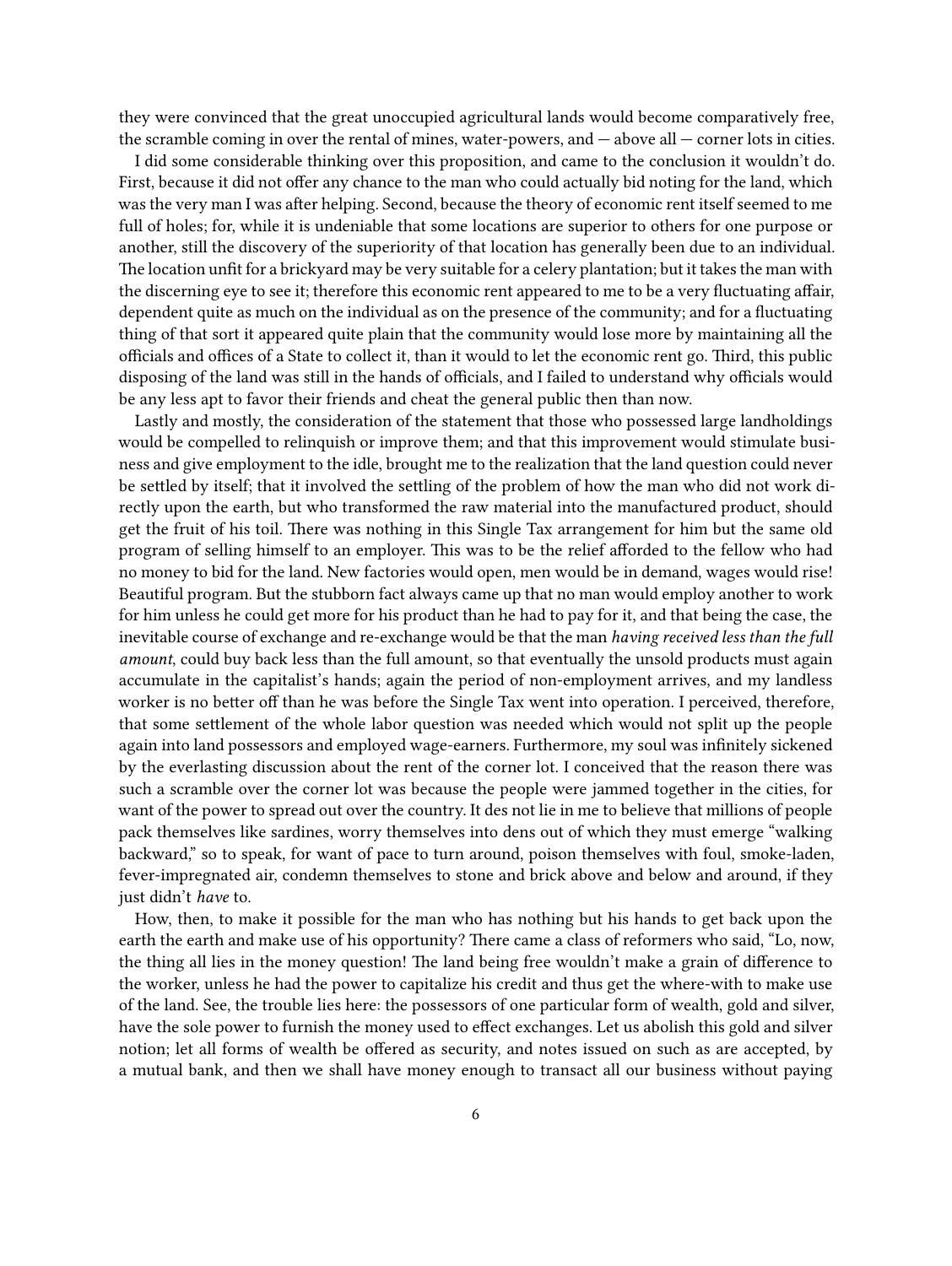interest for the borrowed use of an expensive medium which had far better be used in the arts. And then the man who goes upon the land can buy the tools to work it."

This sounded pretty plausible; but still I came back to the old question, how will the man who has nothing but his individual credit to offer, who has no wealth of any kind, how is he to be benefited by this bank?

And again about the tools: it is well enough to talk of his buying hand tools, or small machinery which can be moved about; but what about the gigantic machinery necessary to the operation of a mine, or a mill? It requires many to work it. If one owns it, will he not make the others pay tribute for using it?

And so, at last, after many years of looking to this remedy and to that, I came to these conclusions:

That the way to get freedom to use the land is by no tampering and indirection, but plainly by the going out and settling thereon, and using it; remembering always that every newcomer has as good a right to come and labor upon it, become one of the working community, as the first initiators of the movement. That in the arrangement and determination of the uses of locations, each community should be absolutely free to make its own regulations. That there should be no such nonsensical thing as an imaginary line drawn along the ground, within which boundary persons having no interests whatever in common and living hundreds of miles apart, occupied in different pursuits, living according to different customs, should be obliged to conform to interfering regulations made by one another; and while this stupid division binds together those in no way helped but troubled thereby, on the other hand cuts right through the middle of a community united by proximity, occupation, home, and social sympathies.

Second:— I concluded that as to the question of exchange and money, it was so exceedingly bewildering, so impossible of settlement among the professors themselves, as to the nature of value, and the representation of value, and the unit of value, and the numberless multiplications and divisions of the subject, that the best thing ordinary workingmen or women could do was to organize their industry so as to get rid of money altogether. I figured it this way: I'm not any more a fool than the rest of ordinary humanity; I've figured and figured away on this thing for years, and directly I thought myself middling straight, there came another money reformer and showed me the hole in that scheme, till, at last , it appears that between "bills of credit," and "labor notes" and "time checks," and "mutual bank issues," and "the invariable unit of value," none of them have any sense. How many thousands of years is it going to get this sort of thing into people's heads by mere preaching of theories. Let it be this way: Let there be an end of the special monopoly on securities for money issues. Let every community go ahead and try some member's money scheme if it wants; — let every individual try it if he pleases. But better for the working people let them all go. Let them produce together, co-operatively rather than as employer and employed; let them fraternize group by group, let each use what he needs of his own product, and deposit the rest in the storage-houses, and let those others who need goods have them as occasion arises.

With our present crippled production, with less than half the people working, with all the conservatism of vested interest operating to prevent improvements in methods being adopted, we have more than enough to supply all the wants of the people if we could only get it distributed. There is, then, no fixed estimate to be put upon possibilities. If one man working now can produce ten times as much as he can by the most generous use dispose of for himself, what shall be said of the capacities of the free worker of the future? And why, then, all this calculating worry about the exact exchange of equivalents? If there is enough and to waste, why fret for fear some one will get a little more than he gives? We do not worry for fear some one will drink a little more water than we do, except it is in a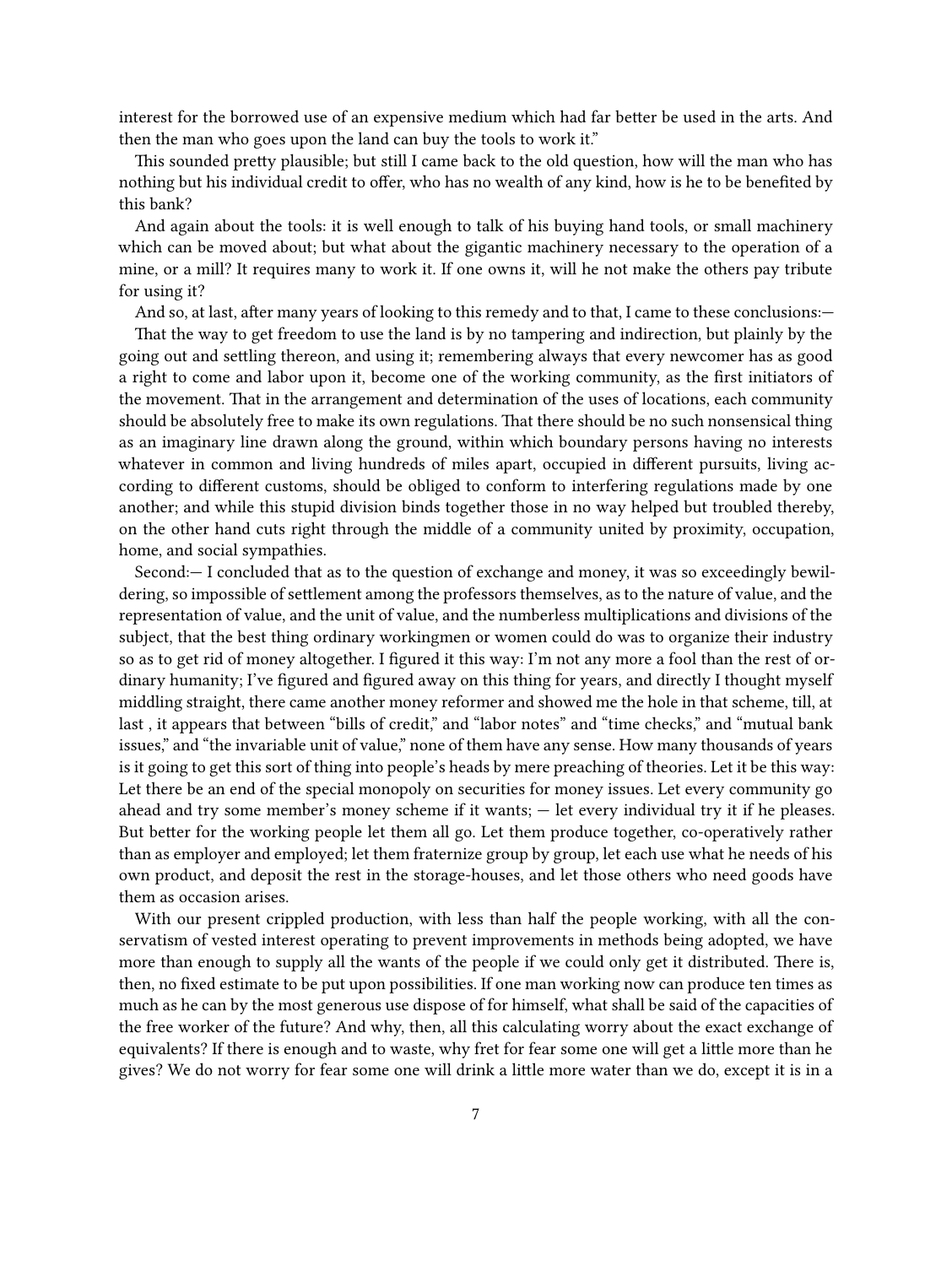case of shipwreck; because we know there is quite enough to go around. And since all these emasures for adjusting equivalent values have only resulted in establishing a perpetual means whereby the furnisher of money succeeds in abstracting a percentage if the product, would it not be better to risk the occasional loss in exchange of things, rater than to have this false adjuster of differences perpetually paying itself for a very doubtful service?

Third:— On the question of machinery I stopped for some time; it was easy enough to reason that the land which was produced by nobody belonged to nobody; comparatively easy to conclude that with abundance of product no money was needed. But the problem of machinery required a great deal of pro-ing and con-ing; it finally settled down so: Every machine of any complexity is the accumulation of the inventive genius of the ages; no one man conceived it; no one man can make it; no one man therefore has a right to the exclusive possession of the social inheritance from the dead; that which requires social genius to conceive and social action to operate, should be free of access to all those desiring to use it.

Fourth:— In the contemplation of the results to follow from the freeing of the land, the conclusion was inevitable that many small communities would grow out of the breaking up of the large communities; that people would realize then that the vast mass of this dragging products up and down the world, which is the great triumph of commercialism, is economic insanity; illustration: Paris butter carted to London, and London butter to Paris! A friend of mine in Philadelphia makes shoes; the factory adjoins the home property of a certain Senator whose wife orders her shoes off a Chicago firm; this firm orders of the self-same factory, which ships the order to Chicago. Chicago ships them back to the Senator's wife; while any workman in the factory might have thrown them over her backyard fence! That, therefore, all this complicated system of freight transportation would disappear, and a far greater approach to simplicity be attained; and hence all the international bureaus of regulation, aimed at by the Socialists, would become as unnecessary as they are obnoxious. I conceived, in short, that, instead of the workingman's planting his feet in the mud of the bottomless abyss of poverty, and seeing the trains of the earth go past his tantalized eyes, he carrying the whole thing as Atlas did the world, would calmly set his world down, climb up on it, and go gleefully spinning around it himself, becoming world-citizens indeed. Man, the emperor of products, not products the enslaver of man, became my dream.

At this point I broke off to inquire how much government was left; land titles all gone, stocks and bonds and guarantees of ownership in means of production gone too, what was left of the State? Nothing of its existence in relation to the worker: nothing buts its regulation of morals.

I had meanwhile come to the conclusion that the assumptions as to woman's inferiority were all humbug; that given freedom of opportunity, women were just as responsive as men, just as capable of making their own way, producing as much for the social good as men. I observed that women who were financially independent at present, took very little to the notion that a marriage ceremony was sacred, unless it symbolized the inward reality of psychological and physiological mateship; that most of the who were unfortunate enough to make an original mistake, or to grow apart later, were quite able to take their freedom from a mischievous bond without appealing to the law. Hence, I concluded that the State had nothing left to do here; for it has never attempted to do more than solve the material difficulties, in a miserable, brutal way; and these economic independence would solve for itself. As to the heartaches and bitterness attendant upon disappointments of this nature in themselves, apart from third-party considerations, — they are entirely a mater of individual temperaments, not to be assuaged by any State or social system.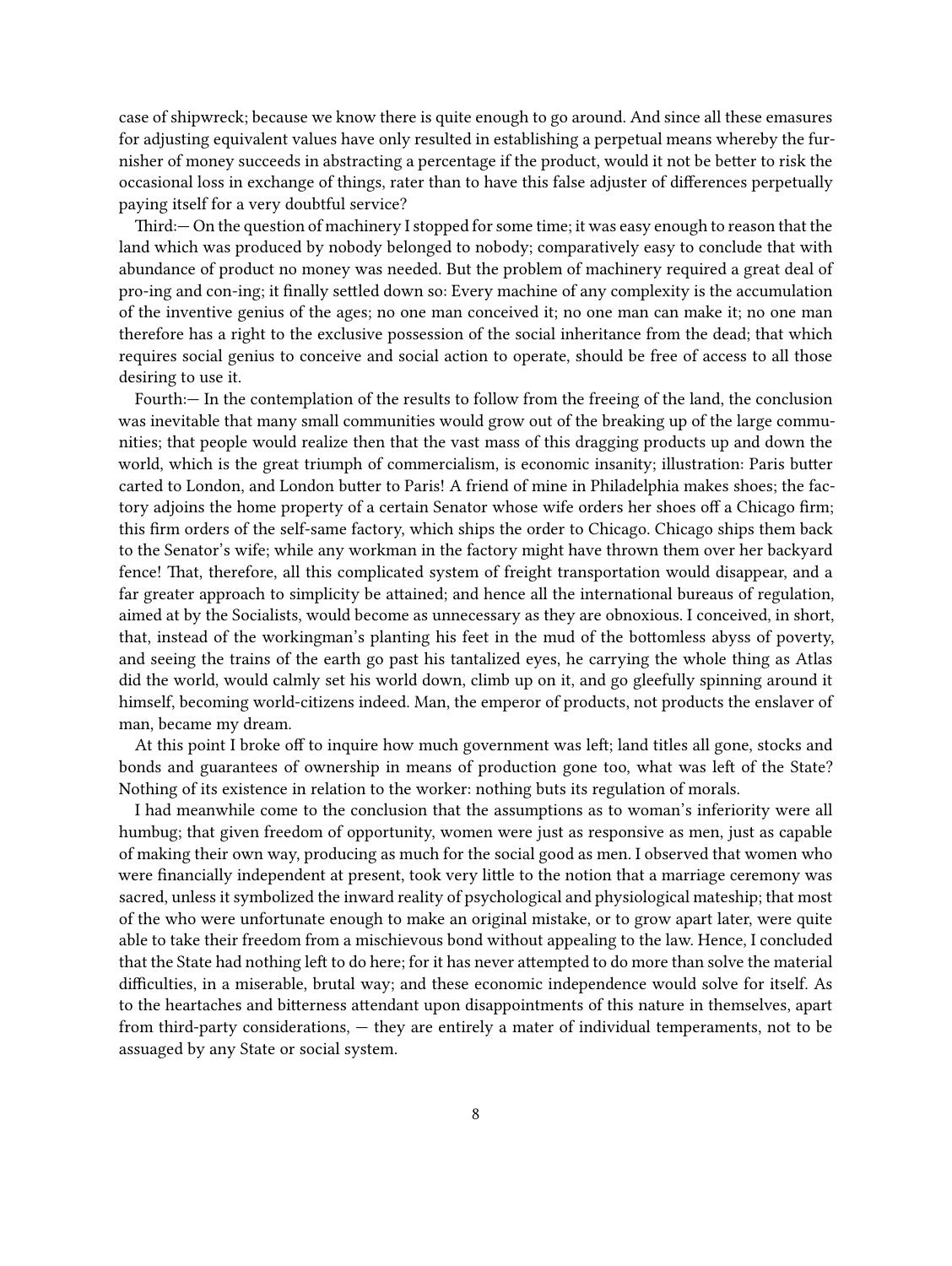The offices of the State were now reduced to the disposition of criminals. An inquiry into the criminal question made plain that the great mass of crimes are crimes against property; even those crimes arising from jealousy are property crimes resulting from the notion of a right of property in flesh. Allowing property to be eradicated, both in practice and spirit, no crimes are left but such as are the acts of the mentally sick — cases of atavism, which might well be expected occasionally, for centuries to come, as the result of all the repression poor humanity has experienced these thousands of years. An enlightened people, a people living in something like sane and healthy conditions, would consider these criminals as subjects of scientific study and treatment; would not retaliate and exhibit themselves as more brutal than the criminal, as is the custom to-day, but would "use all gently."

The State had now disappeared from my conception of society; there remained only the application of Anarchism to those vague yearnings for the outpouring of new ideals in education, in literature, in art, in customs, social converse, and in ethical concepts. And now the way became easy; for all this talking up and down the question of wealth was foreign to my taste. But education! As long ago as I could remember I has dreamed of an education which should be a getting at the secrets of nature, not as reported through another's eyes, but just the thing itself; I had dreamed of a teacher who should go out and attract his pupils around him as the Greeks did of old, and then go trooping out into the world, free monarchs, learning everywhere — learning nature, learning man, learning to know life in all its forms, and not to hug one little narrow spot and declare it the finest one on earth for the patriotic reason that they live there, And here I picked up Wm. Morris' "News from Nowhere," and found the same thing. And there were the new school artists in France and Germany, the literateurs, the scientists, the inventors, the poets, all breaking way from ancient forms. And there were Emerson and Channing and Thoreau in ethics, preaching the supremacy of individual conscience over the law, — indeed, all that mighty trend of Protestantism and Democracy, which every once in a while lifts up its head above the judgments of the commonplace in some single powerful personality. That indeed is the triumphant word of Anarchism: it comes as the logical conclusion of three hundred years of revolt against external temporal and spiritual authority — the word which has no compromise to offer, which holds before us the unswerving ideal of the Free Man.